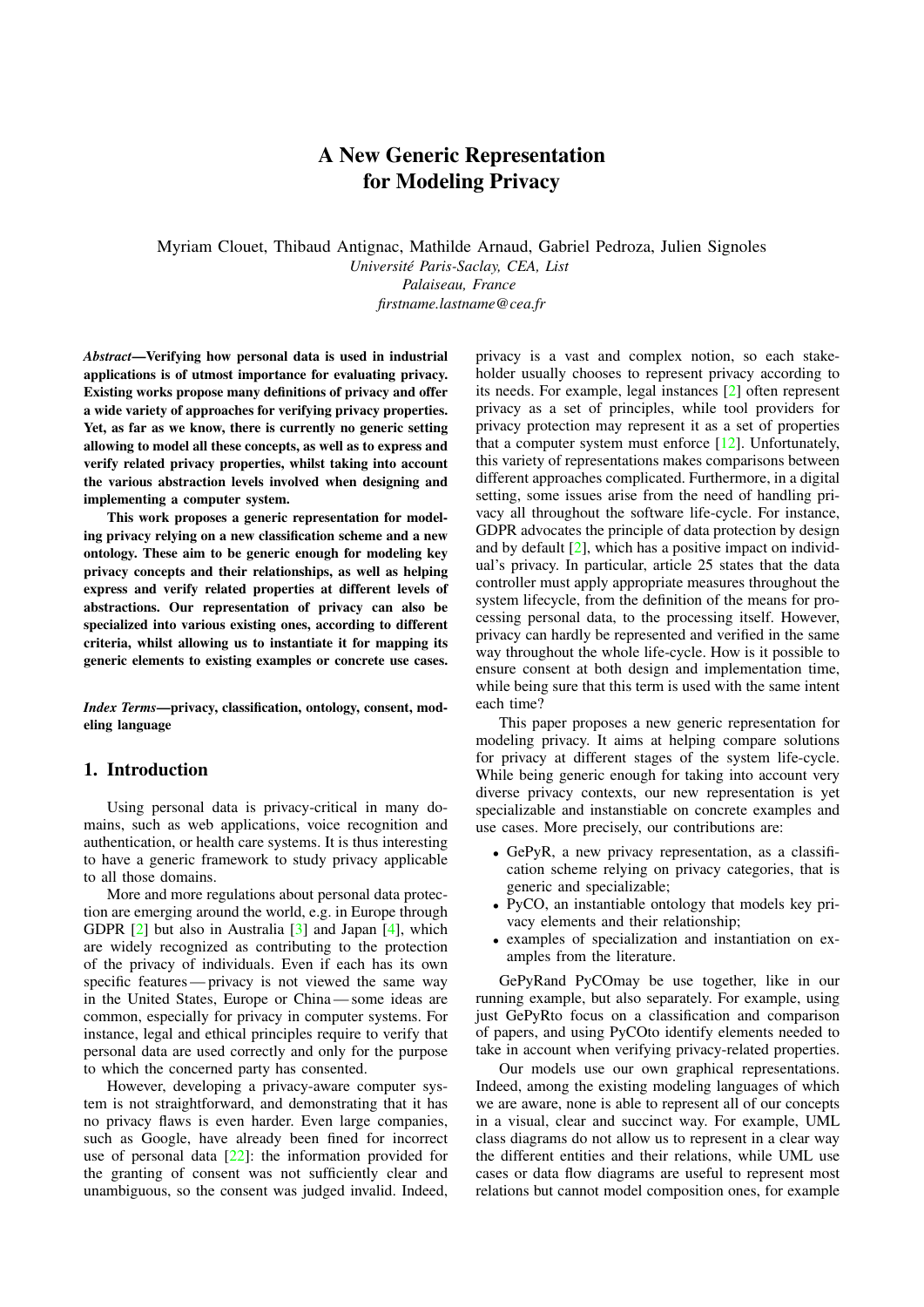an aggregation relation.

The paper is organized as follows: Section [2](#page-1-0) introduces the running example used along this paper. Section [3](#page-1-1) presents an overview of existing representations of privacy, as well as approaches enhancing privacy protection. Section [4](#page-1-2) introduces GePyR, our new generic representation of privacy. Section [5](#page-2-0) presents an example of specialization of its privacy classification scheme. Section [6](#page-3-0) introduces PyCO, our new ontology of privacy context. Section [7](#page-4-0) illustrates our key notions on existing examples and a possible methodology for using our contributions on the running example. Section [8](#page-7-0) compares our work with other privacy ontologies. Section [9](#page-7-1) concludes and discusses future works.

## <span id="page-1-0"></span>2. Running Example

This paper will use a running example at several places. The global picture of this running example considers an R&D engineer team in a French organization that wants to develop a new website relying on some user personal data for two purposes: website administration on one hand and marketing on another hand. Among others, the website uses the users's e-mail addresses to inform them when their subscription expires, but also to send them targeted advertising. We will use this running example in Sections [4](#page-1-2) and [6.](#page-3-0) How our contributions can be used on this running example will be illustrated in Section [7.3.](#page-6-0)

#### <span id="page-1-1"></span>3. Existing Representations

This section provides a short survey of some existing privacy representations and solutions that ensure various privacy properties.

Actors involved in the field of privacy actually propose many definitions and discussions with related concepts, such as personal data protection, of privacy, depending on their points of view, in various types of documents such as legal documents [\[2\]](#page-8-0), [\[6\]](#page-8-5), taxonomies [\[7\]](#page-8-6)–[\[9\]](#page-8-7), frameworks  $[10]$ ,  $[11]$  and terminologies  $[12]$ . This variety of sources leads to a diversity of representations. Additionally, representations may be heterogeneous, even in the very same type of documents [\[9\]](#page-8-7). For identifying our privacy representations, we only focus on papers [\[2\]](#page-8-0), [\[6\]](#page-8-5)–[\[12\]](#page-8-4). Indeed, all the papers that we have looked at and that provide solutions for ensuring privacy, always rely on one (or, sometimes, several) of these representations, even though not always explicitly.

Since we reuse definitions from existing papers, the introduced representations are sometimes quite close or even redundant. Here, we only categorize them. Section [4](#page-1-2) introduce how our classification scheme solves this issue, while Section [5](#page-2-0) show how it can be specialized to recover these existing representations.

The above-mentionned papers introduce seven different representations of privacy, which are (using the names given in the original papers): principles, properties, harmful activities, threats, goals, vulnerabilities, or dimensions.

These seven representations may be split into two main categories. On the one hand, there are representations viewing privacy as concepts to be preserved:

- Principles: privacy is viewed as a set of principles to be followed by actors using personal data [\[2\]](#page-8-0), [\[6\]](#page-8-5), [\[10\]](#page-8-8); e.g. the *lawfulness, fairness and transparency* principle corresponds to "Personal data shall be processed lawfully, fairly and in a transparent manner in relation to the data subject" [\[2\]](#page-8-0).
- Properties: privacy can be defined through a set of properties to preserve; e.g. the *Undetectability* property corresponds to "the attacker cannot sufficiently distinguish whether an item of interest exists or not" [\[12\]](#page-8-4).
- Goals: privacy is seen as a set of goals to be fulfilled [\[9\]](#page-8-7); e.g. the *Choice/Consent* goal corresponds to "consumers are given the option to decide what personal information collected about them is to be used and whether it may be used for secondary purposes".

On the other hand, there are representations relying on concepts that threaten privacy:

- Harmful Activities: Solove identifies a set of harmful activities that can affect privacy; e.g. *Surveillance* activity corresponds to "the watching, listening to, or recording of an individual's activities" [\[8\]](#page-8-10).
- Threats: Deng et al. identify a set of threats against privacy; e.g. *Information Disclosure* is the exposure of "personal information to individuals who are not supposed to have access to it"  $[11]$ .
- Vulnerabilities: Antón et al. consider privacy as a set of vulnerabilities to be protected against [\[9\]](#page-8-7); e.g. *Information storage* vulnerability corresponds to the storage of data in the organisation's database.

Some works consider several representations altogether. For instance, Antón et al.  $[9]$  $[9]$  consider privacy both as a set of goals and as a set of vulnerabilities. Finally, to take into account this variety of representations, some approaches propose to handle privacy, not as a set of homogeneous elements (e.g. properties or threats), but as a set of heterogeneous values belonging to several dimensions [\[7\]](#page-8-6), such as visibility or granularity. In this setting, each dimension may be seen as an axis composed of discrete points. For example, the extreme points of the *Visibility* dimension are *None*, "where the data should not be visible to anyone", and *All/World*, "where the data is offered to anyone with access to the data repository".

In conclusion, our short survey shows that several representations of privacy co-exist, which reflects the complexity of the privacy concept. Indeed, the definitions of key privacy concepts may subtly change depending on the context, but also across time. Therefore, comparing different approaches for privacy is not straightforward. Next section proposes a way to reduce this complexity.

# <span id="page-1-2"></span>4. GePyR: A new Generic Privacy Representation

This section introduces GePyR, a new generic privacy representation, as a classification scheme relying on privacy categories. It aims at reducing the complexity coming from the diversity of privacy representations, and allowing easier comparisons of solutions for privacy protection.

As explained in the previous section, we have identified seven existing representations of privacy: principles [\[2\]](#page-8-0), [\[6\]](#page-8-5), [\[10\]](#page-8-8), harmful activities [\[8\]](#page-8-10), goals [\[9\]](#page-8-7), vulnerabilities [\[9\]](#page-8-7), dimensions [\[7\]](#page-8-6), threats [\[11\]](#page-8-9), and properties [\[12\]](#page-8-4). GePyR subsumes all of them: Section [5](#page-2-0) explain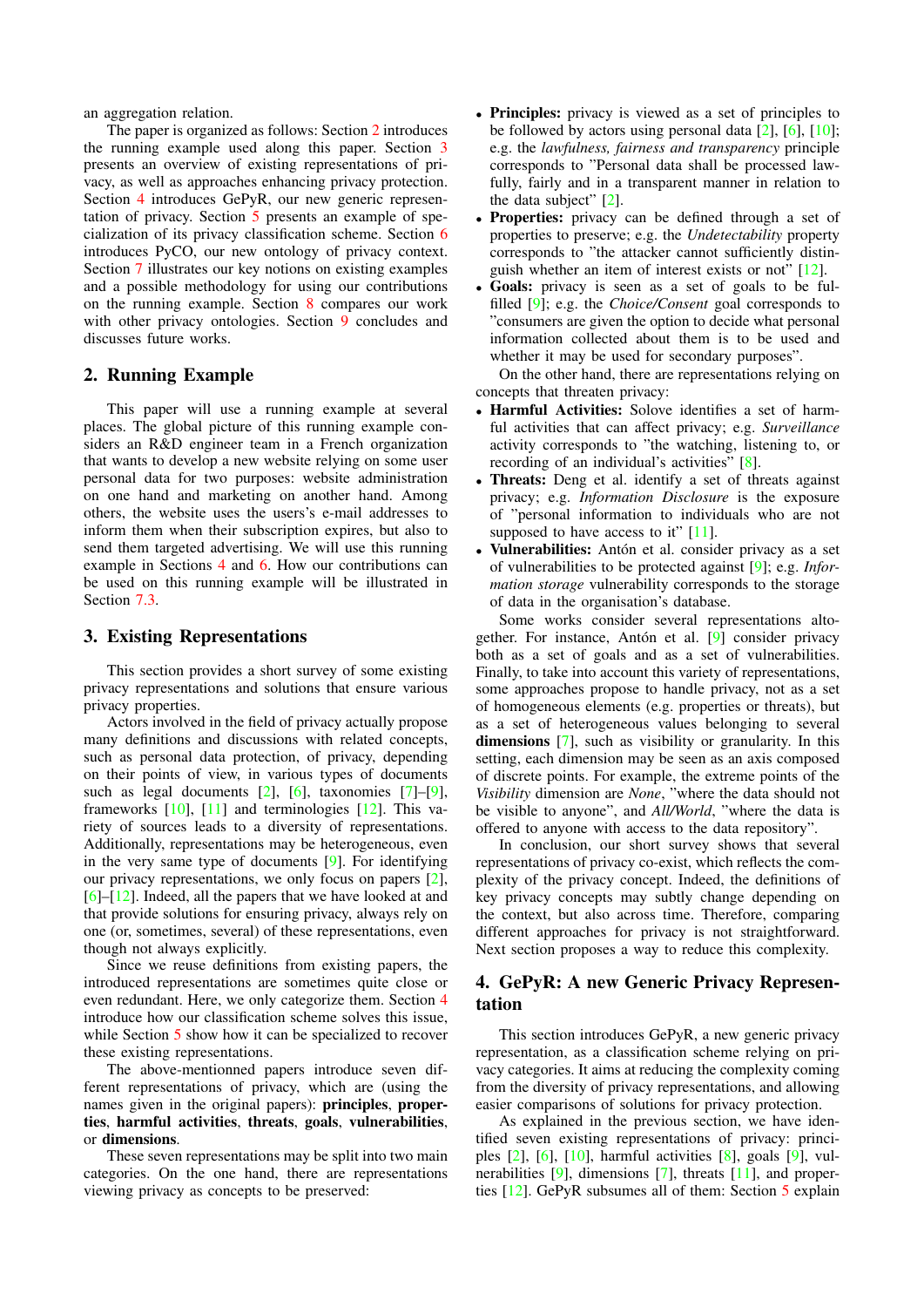how our scheme of classification can be specialized in order to recover the key concepts of the existing representations, but let us first introduce GePyR.

GePyR introduces two key generic categories, namely *Confidentiality* and *Consent*, and two additional ones which are considered less often in the literature, namely *Accountability* and *Transparency*. Even though these names are already defined in several ways in the privacy literature (e.g., [\[2\]](#page-8-0), [\[10\]](#page-8-8), [\[20\]](#page-8-11)), our own definitions, introduced below, do not aim to recover any of them, since they provide large generic categories in which existing privacy representations can be classified. In particular our definitions are more general than most existing ones. For example, considering the term of *consent*, the GDPR (article 4) defines it as follows: "'consent' of the data subject means any freely given, specific, informed and unambiguous indication of the data subject's wishes by which he or she, by a statement or by a clear affirmative action, signifies agreement to the processing of personal data relating to him or her;" [\[2\]](#page-8-0). Whereas Hoepman, in their model, defines it thusly: "consent is the obligation object" [\[10\]](#page-8-8). There is a wide gap between these two definitions, but they both express a facet of a generic *consent* notion. Therefore, we decide to not rely on any existing set of definitions and introduce our own definitions that are more generic than the existing ones.

Definition 1 (Confidentiality). *Confidentiality* refers to any notion related to visibility of personal data restricted to some authorized persons.

In the running example described in Section [2,](#page-1-0) this category includes any notion related to the visibility of the e-mail addresses.

Definition 2 (Consent). *Consent* refers to any notion related to the agreement between entities who will process personal data and persons who are subjects of these data.

In our running example, this category includes any notion related to the agreement between the website owner and its users, regarding the processing of users' e-mail addresses.

Definition 3 (Transparency). *Transparency* refers to any notion related to the awareness of the persons involved in personal data about their expected uses.

In our running example, this category includes any notions related to the awareness of the users about the expected uses of their e-mail addresses.

Note that awareness is necessary for users to issue a valid consent. Therefore, the *consent* category depends on the *transparency* category, according to our definitions.

Definition 4 (Accountability). *Accountability* refers to any notion related to the ability for the entities processing personal data to demonstrate that they respect the expected privacy definition.

In our running example, this category includes any notion related to the ability for the website owner to demonstrate that it respects rules related to data processing.

A demonstration required for *accountability* usually relies on a specific privacy representation. In GePyR, any privacy representation is expressed by a category. Therefore, our *accountability* category depends on our *consent*, *confidentiality*, and *transparency* categories.

GePyR only introduces these four core privacy representations in its classification scheme. In particular, even

|                    | Consent                     | Confidentiality              | Transparency      | Accountability                |
|--------------------|-----------------------------|------------------------------|-------------------|-------------------------------|
|                    | Purpose                     | Integrity and                | Lawfulness.       | Accountability <sup>[2]</sup> |
|                    | Limitation [2]              | Confidentiality [2]          | Fairness and      | Accountability                |
|                    | $[6]$ , $[10]$              | Data Breach                  | Transparency [2]  | and (Provable)                |
|                    | Storage                     | Notification [10]            | Transparency [10] | Compliance [10]               |
| Principles         | Limitation [2]              |                              |                   |                               |
|                    | Data Minimization           |                              |                   |                               |
|                    | $[2]$ , $[10]$              |                              |                   |                               |
|                    | Accuracy <sup>[2]</sup>     |                              |                   |                               |
|                    | Purpose                     | Anonymity [12]               |                   |                               |
| Properties         | Binding $[16]$              | Unlinkability [12]           |                   |                               |
|                    | Necessity of                | Undetectability [12]         |                   |                               |
|                    | Data Collection             | Unobservability [12]         |                   |                               |
|                    | and Processing $[16]$       |                              |                   |                               |
| Goals              | Choice/Consent              | Integrity/Security           | Notice/Awareness  |                               |
|                    | [9]                         | [9]                          | [9]               |                               |
|                    | Interrogation [8]           | Identification [8]           |                   |                               |
| Harmful Activities | Secondary Use [8]           | Breach of                    |                   |                               |
|                    |                             | Confidentiality [8]          |                   |                               |
|                    |                             | Disclosure <sup>[8]</sup>    |                   |                               |
|                    |                             | <b>Increased</b>             |                   |                               |
|                    |                             | Accessibility <sup>[8]</sup> |                   |                               |
|                    | Policy and                  | Linkability [11]             | Content           |                               |
|                    | Consent Non-                | Identifiability [11]         | Unawareness [11]  |                               |
| Threats            | Compliance [11]             | Detectability [11]           |                   |                               |
|                    |                             | Disclosure of                |                   |                               |
|                    |                             | Information [11]             |                   |                               |
|                    | Information                 | Information                  |                   |                               |
| Vulnerabilities    | Collection [9]              | Aggregation [9]              |                   |                               |
|                    | Solicitation <sup>[9]</sup> | Information                  |                   |                               |
|                    | Information                 | Transfer <sup>[9]</sup>      |                   |                               |
|                    | Monitoring [9]              |                              |                   |                               |
|                    | Information                 |                              |                   |                               |
|                    | Storage $[9]$               |                              |                   |                               |
| Dimensions         | Purpose [7]                 | Visibility [7]               |                   |                               |
|                    | Retention [7]               | Granularity [7]              |                   |                               |

<span id="page-2-1"></span>TABLE 1. SPECIALIZATIONS OF GEPYR'S CATEGORIES.

if GDPR also affords specific rights applicable for specific legal bases, we do not take them into account in this paper. We believe that adding them to GePyR and PyCO is possible, but let it to future work. However, as demonstrated in the next section, it is expressive enough to subsume most of the privacy notions in the studied papers. Since a review of the literature is never comprehensive, we do not claim that GePyR is able to express all existing or future privacy notions, but we believe that it is flexible enough to be easily extended if needed.

#### <span id="page-2-0"></span>5. Specializing our Generic Representation

The categories introduced in GePyR may be specialized in different ways. These specializations depend on the context in which the categories are used and/or the point of view from which they are considered. Table [1](#page-2-1) shows the specializations of our categories in the existing privacy representations presented in Section [3.](#page-1-1) Cells in the table are more or less full depending on the specialization. Some categories are more present in existing representations than other categories. However, each category of GePyR can be specialized in at least one existing representation, and each existing representation is covered by at least one of our categories. Furthermore, it illustrates that our two key categories, consent and confidentiality, can be specialized in all the existing representations.

For specializing our categories in an existing representation, we refer to their respective definitions introduced in Sections [3](#page-1-1) and [4](#page-1-2) in order to find one existing notion for the target representation that matches our category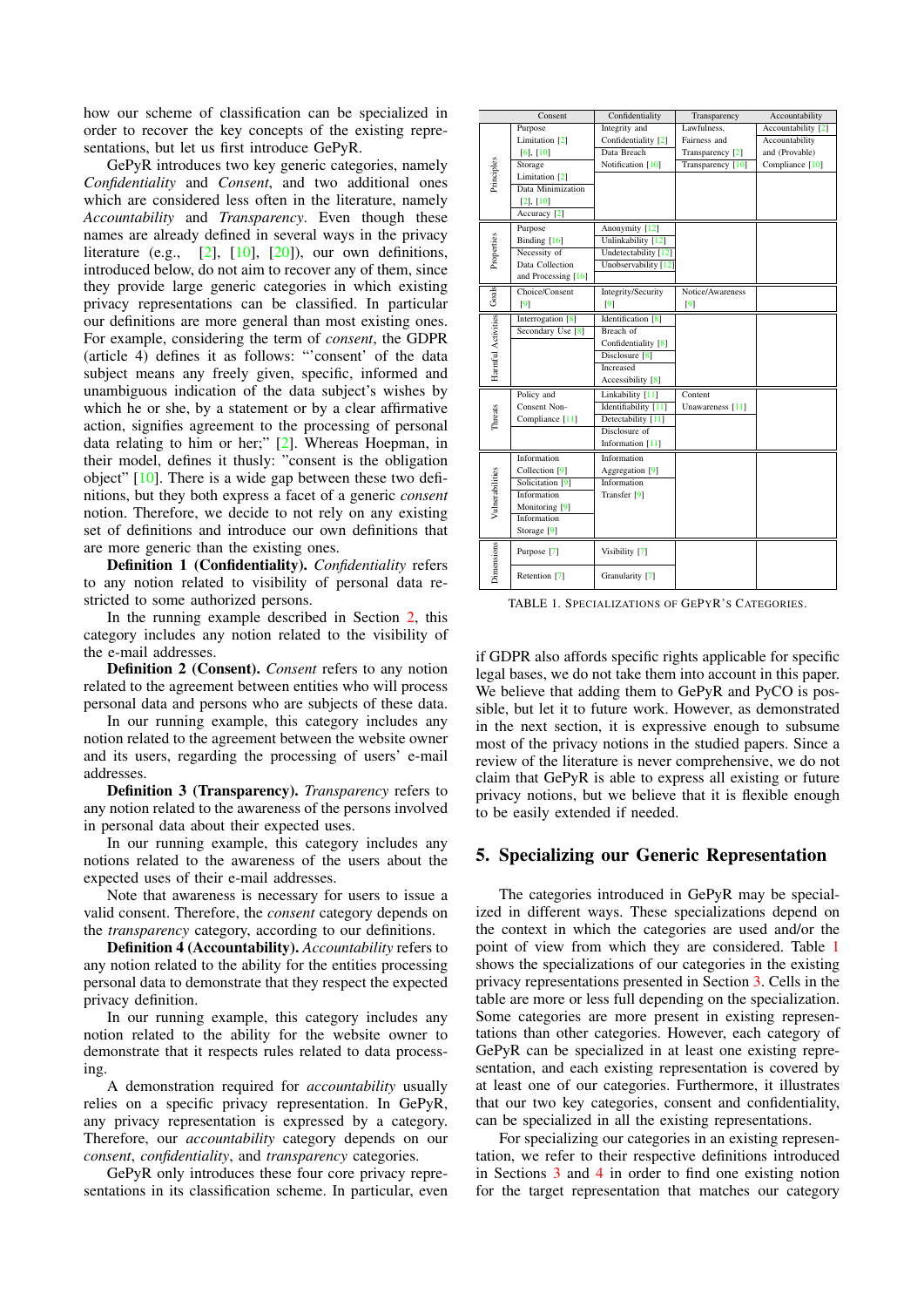definition. For example, we consider that GDPR's principle of accountability, defined as "the controller shall be responsible for, and be able to demonstrate compliance with, paragraph  $1''$  $1''$  [\[2\]](#page-8-0), specializes our accountability category, defined as "any notion related to the ability for the entities who use personal data to demonstrate that they respect the expected privacy properties.", considering this personal data processing obligation aligns with privacy concerns. Therefore, it fills the cell at the intersection of row "Principles" and line "Accountability".

Consent Specializations: Let us first consider our consent category, presented in the first column of Table [1.](#page-2-1) It can be specialized in all the privacy representations. Consider for instance the *purpose limitation* principle [\[2\]](#page-8-0), [\[6\]](#page-8-5), [\[10\]](#page-8-8), which aims for personal data to be "collected for specified, explicit and legitimate purposes and not further processed in a manner that is incompatible with those purposes" [\[2\]](#page-8-0). This principle relies on notions related to the processing of personal data (e.g. collection) and more precisely it restricts processing according to the agreement between the entity in charge of processing personal data and interested parties. It can thus be seen as a notion related to the agreement between entities who process personal data and persons who are subjects of these data. Therefore, we consider that it may be seen as an instance of the consent category.

Another example of possible instantiation is Solove's *secondary use* harmful activity [\[8\]](#page-8-10), since he defines it as "the use of data for purposes unrelated to the purposes for which the data was initially collected without the data subject's consent".

Confidentiality Specializations: Now, let us consider our confidentiality category, specialized in the second column in Table [1.](#page-2-1) Here, we consider as specializations all representations related to visibility of personal data restricted to some authorized entities, as the Pfitzmann and Hansen's *anonymity* property, since they define this property as "the attacker cannot sufficiently identify the subject within a set of subjects, the anonymity set" [\[12\]](#page-8-4). Deng et al.'s *disclosure* threat may also be included in our notion of confidentiality, since they define disclosure as the fact of "expos[ing] personal information to individuals who are not supposed to have access to it" [\[11\]](#page-8-9).

In addition to specializing GePyR according to the existing representations, it is also possible to check that it can represent a set of particular notions of existing representations, for instance those defined by GDPR.

GDPR-based Specializations: the main GDPR principles are covered by our four categories: consent, confidentiality, transparency and accountability. These specializations into a representation as principles correspond to the first line in Table [1.](#page-2-1) Indeed, the GDPR principles *purpose limitation*, *storage limitation*, *data minimization*, and *accuracy* may be seen as specializations of our consent category, while GDPR principles *Integrity and Confidentiality* and *Data Breach Notification* may be seen as specializations of our confidentiality category. Other main GDPR principles *Lawfulness, Fairness and Transparency* and *Accountability* may be seen as specializations of our two remaining categories.

This section illustrated that our classification scheme can be specialized in several existing privacy notions. Yet, it is worth noting that confidentiality is not only a privacy concern: it is also an important notion in the closely related field of security. The other notions of our classification scheme, i.e. consent, transparency, and accountability, are unique to privacy. Therefore, we choose to focus on these privacy-specific properties in the rest of the paper.

#### <span id="page-3-0"></span>6. PyCO: A New Privacy Context Ontology

This section introduces PyCO, our new privacy context ontology, its key elements and their relationships in the context of privacy. Verifying privacy-related properties requires to specify the verification context which is, in our case, the key privacy elements and their relationships according to the accountability, transparency, and consent categories. The elements that we consider essential for the analysis are largely inspired by the concepts defined in the GDPR(Article 4) [\[2\]](#page-8-0) and by Working Party 29 [\[6\]](#page-8-5). Indeed, they define in details what is necessary to take into account when considering privacy issues, including the stakeholders, the environment and the system, but also their relationships. Furthermore, these elements are part of many existing works related to consent  $[15]$ – $[20]$ ,  $[23]$ – [\[29\]](#page-8-15).

These elements and their relationships define PyCO, our privacy context ontology, presented in Fig. [1.](#page-3-2)



<span id="page-3-2"></span>Figure 1. PyCO: Privacy Context Ontology.

It is worth noting that PyCO comes from many sources, including GDPR and more specific scientific articles, and may be seen as a common deminonator between them. Therefore, some elements and relations may slightly differ from any of these models for genericity purposes. Also, all the elements are not necessarily present in all the privacy-compliant systems. For example, in some cases, there is no (explicit) Data Processor. Below, we describe the elements included in PyCO and illustrate them with our running example, considering that the examplified R&D team uses PyCO during an implementation phase of their website lifecycle.

• Personal Data: data relating to an identifiable person (ex: the e-mail addresses);

<span id="page-3-1"></span><sup>1.</sup> Paragraph 1 defines the set of principles representing privacy.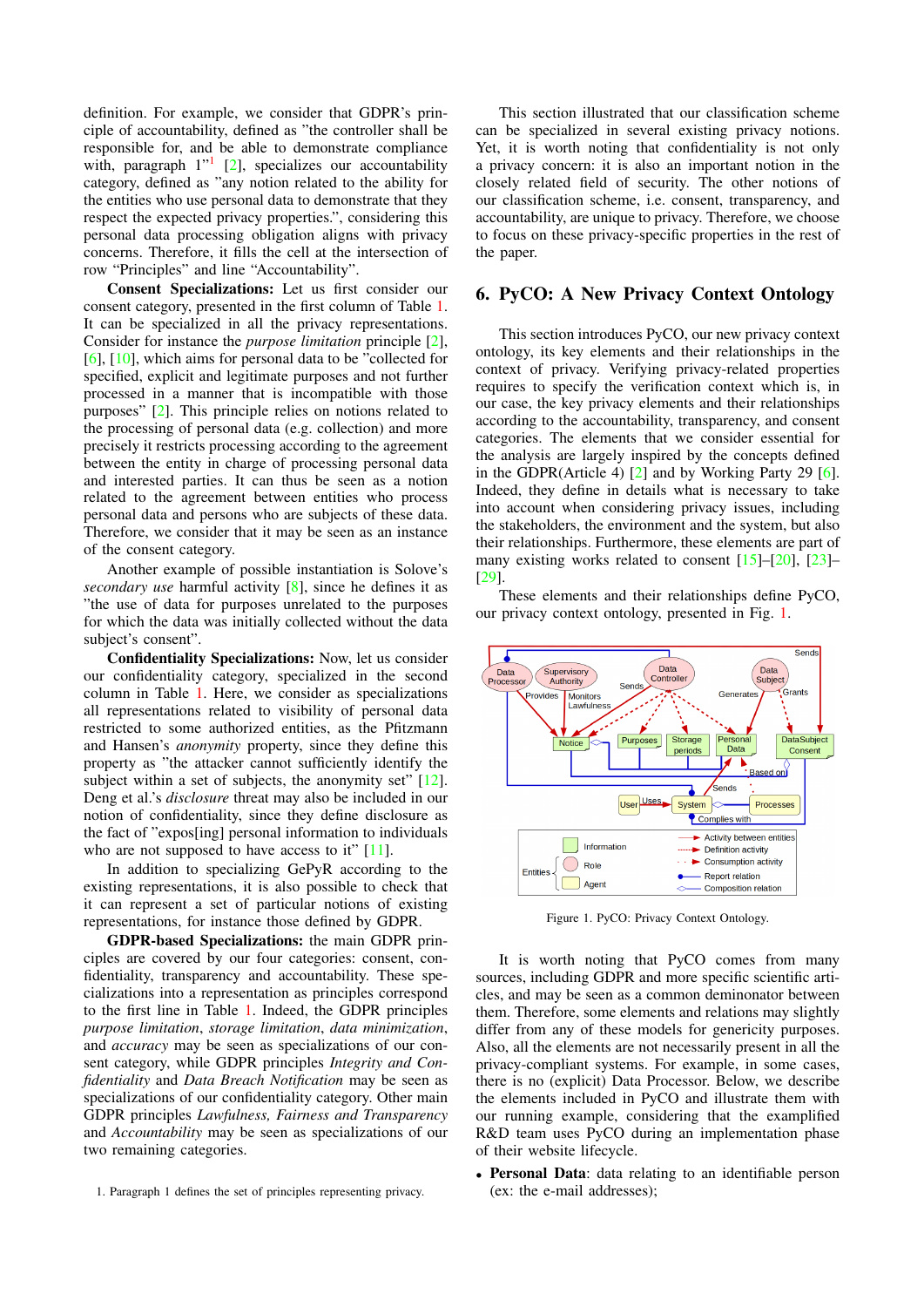- Data Subject: person related to personal data (ex: the website's users);
- Data Controller: entity that wants to process the data and, therefore, defines the purpose of its use for this processing (ex: the website's owner);
- Data Processor: entity that processes the data on its behalf, and provides guarantees to implement appropriate measures for privacy protection (ex: there is no explicit data processor, so the data controller, i.e. the website's owner, takes this role);
- System and Processes: entities that use data and compute them, respectively (ex: the functions in the code that send the subscription expiration notifications and send the targeted advertising);
- User: individual who uses the system (ex: the website's users);
- Purposes: why personal data are processed (ex: keywords "administration" and "marketing" in the source code);
- Storage Duration: the amount of time the data is processed (ex: some corresponding keywords, like "noretention" and "business-practices");
- DataSubject Consent: the consent granted by the data subject (ex: the consent of the processing of the e-mail address for the specified purposes);
- Notice: set of the pieces of information necessary for establishing the consent (ex: the processed personal data, the e-mail addresses, the specified purposes, and the storage duration);
- Supervisory Authority: entity monitoring that everything complies with the law (ex: CNIL, the French agency in charge of protecting public and private data in digital systems).

These elements may be split into two different kinds: entities on the one hand, and information to be transferred, on the other hand. Among entities, some correspond to legal roles held by individuals, companies or organizations, depending on the context, while the others are agents, i.e. individuals or digital components in practice. In some contexts, the same person or organisation may have several roles. For instance, in our running example, the *Data Subject* and the *User* refer to the same person (the website's users), and the *Data Controller* (the website's owner) also takes the role of *Data Processor*. Indeed, the website's owner processes the personal data and is also in charge of guaranteeing that appropriate measures for data protection are implemented. Note however that there are some contexts where these entities represent different persons or organisations. For example, in a hospital software for medical record, a doctor is the *User* since he interacts with the software, but the *Data Subject* is the patient. That is why it is necessary to differentiate the *Data Subject* and the *User*.

PyCO also includes relationships between its elements. These relationships may also be split into two kinds: activities and relations. The former is an action between two entities, and may define or consume some pieces of information, while the latter are either reporting relations or composition relations. An example of information definition is the *Data Controller*, who *defines* the Notice. The relationship between the *User* and the *System* is an example of action between entities, the former using the latter.

Also, *Personal Data* are consumed by the *Processes* that are part of the *System*, while the *Data Processor* processes the data on *Data Controller*'s behalf. The composition relations are based on the content of the modelled information. For example, we consider that there is a composition relation in our model, between DataSubjectConsent and Notice, because the DataSubjectConsent information is based on the information presented in the Notice. In other words, each information present in the Notice (Purposes, Personal Data and Storage Duration) has to be present in the DataSubjectConsent information.

In our running example, from the set of papers identified with GePyR, the team chooses the article of Hayati et al. [\[15\]](#page-8-13), because it also targets website, and uses PyCO for identifiying the elements introduced in the article and how they are represented. Here, it is quite immediate from the paper that the important elements are the Personal Data, represented as Object in the targeted language, the Processes, represented as functions, the Purposes and the Storage Duration, both represented as keywords, the Notice, composed of the Personal Data, the Processes, the Purposes and the Storage Duration, and the DataSubject Consent, based on the Notice. Additionally, PyCO also allows the team to quickly and easily know which privacyrelated elements are not explicitly presented and used in the selected paper. Here, they are the Data Controller, the Data Subject, the Data Processor, the Users, and the Supervisory Authority. In particular, thanks to this information, during the validation and verification steps of the website's lifecycle, the R&D team can easily compare their solution with the theoretical framework of Hayati et al in order to check whether the elements and their relationships are correctly represented.

## <span id="page-4-0"></span>7. Example of Using GePyR and PyCO

Up to now, we have defined GePyR, a new classification scheme that allows us to identify categories that include main concepts involved in privacy (and encompassing the relevant aspects of personal data protection). GePyR is more generic than existing taxonomies and, therefore, does not allow to directly propose solutions to verify privacy-related properties. For this purpose, it is necessary to specialize it according to existing representations. Nevertheless, this genericity provides a way to consider existing solutions and case studies in a uniform setting. We have also defined PyCO, a privacy-related ontology that represents the important elements and their relations that should be taken into account to handle privacy-related properties. These two contributions allow us to categorize existing privacy-focused approaches in order to simplify their comparisons (or just make them possible).

Beyond our running example that illustrates a way to use GePyR and PyCO, this section aims at demonstrating how to use them on existing works. We analyze these examples according to three different abstraction levels that correspond to different layers of a system's life-cycle:

• High-Level: the abstraction level for the beginning of the life-cycle (e.g., the system requirements described within a natural language);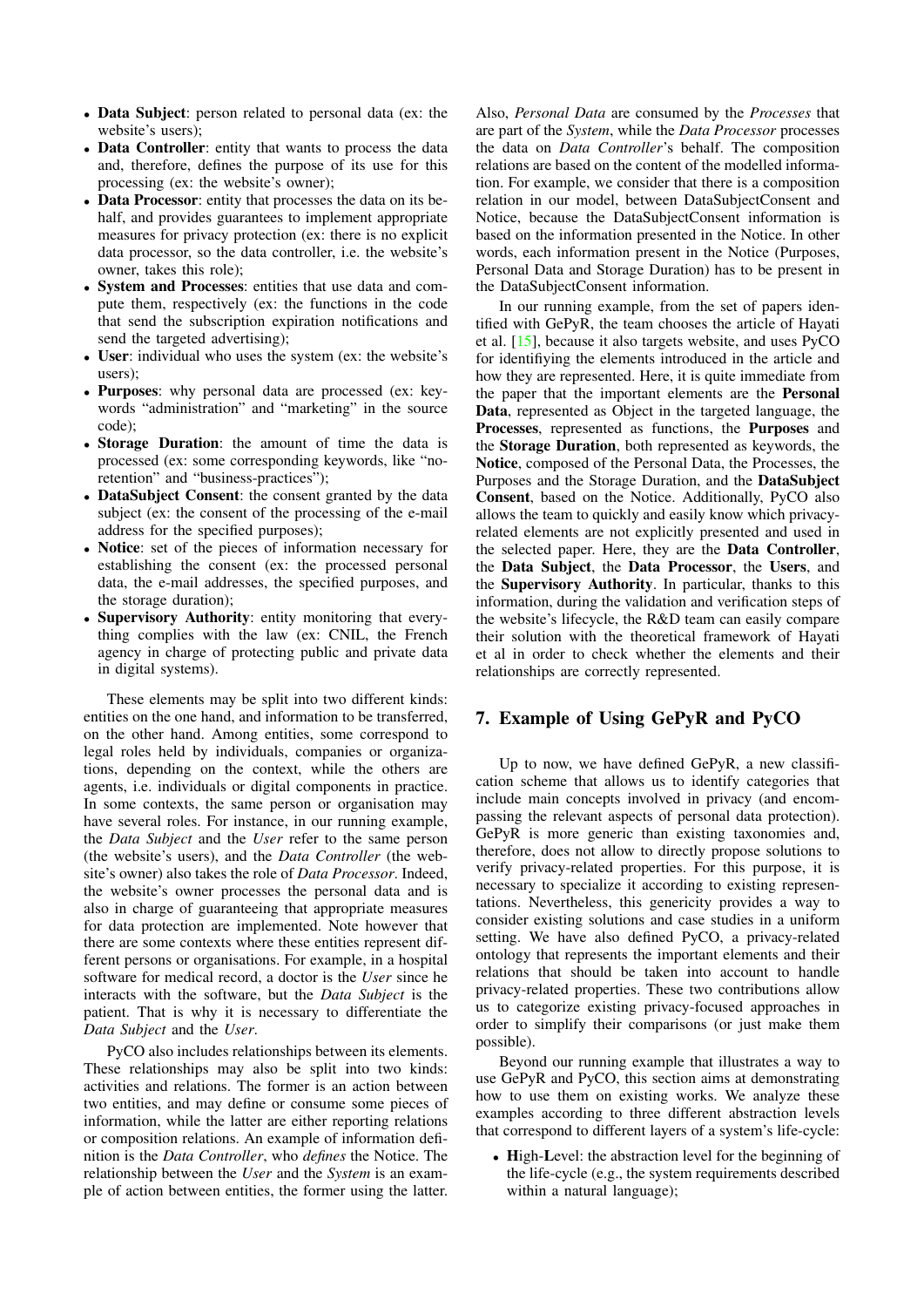| <b>LVL</b> | <b>TARGET</b>                 | <b>REPRESENTATION</b> |                            | <b>REF</b>        |
|------------|-------------------------------|-----------------------|----------------------------|-------------------|
| HL.        | Location-based services       | <b>Threats</b>        | Linkability                | [14]              |
|            | Communication protocols       | <b>Threats</b>        | Disclosure of information  | [30]              |
|            | Trace sets                    | Properties            | Non-interference           | $\left[31\right]$ |
| ML.        | Communication protocols       | Properties            | Unlinkability              | [32]              |
|            | Data-flow diagram             | Vulnerabilities       | <b>Information Storage</b> | [17]              |
|            | <b>Cyber Physical Systems</b> | <b>Threats</b>        | Disclosure of information  | $[33]$            |
| PL.        | Internet of Things            | Principles            | Data minimization          | $[23]$            |
|            | Web privacy policies          | Properties            | Non-Disclosure             | [15]              |
|            | Mobile applications           | Principles            | Data breach notification   | $\left[34\right]$ |

<span id="page-5-1"></span>TABLE 2. CONFIDENTIALITY-RELATED REPRESENTATIONS.

- Model-Level: the abstraction level for the design phase of the life-cycle (e.g., the model of the system specified within a modeling language);
- Program-Level: the abstraction level for the implementation step of the life-cycle (e.g., the code that implements the system and described within a programming language).

For each classification and paper, we first identify its main category, either consent or confidentiality, based on their definitions in Section [4,](#page-1-2) and their abstraction level. Then, for each GePyR example, we identify the application domain of the paper and the specialized representation corresponding to the topic of the paper. For the PyCO instantiations, we identify the target domain and system of the paper, and how PyCO's elements are represented in the paper. Section [7.1](#page-5-0) presents GePyR examples for classifying existing privacy approaches, while Section [7.2](#page-6-1) presents PyCO instantiations on concrete examples from the literature.

# <span id="page-5-0"></span>7.1. Classification of existing privacy-focused approaches

There is a wide variety of approaches that propose solutions to ensure privacy. Each of these approaches relies on its own representation of privacy and focuses on one part of its representation. Using GePyR, we propose a unified classification for some of the existing approaches. This classification help us compare them, for instance to help detect those that address comparable privacy issues. In this section, we limit our classification on approaches related to confidentiality and consent, which are summarized in Table [2](#page-5-1) for confidentiality and Table [3](#page-6-2) for consent. They include three references for each abstraction level and categories: [\[14\]](#page-8-16), [\[30\]](#page-8-17), [\[31\]](#page-8-18) for high level (HL) confidentiality-oriented papers, [\[21\]](#page-8-23), [\[22\]](#page-8-3), [\[25\]](#page-8-24) for HL consent-oriented papers, [\[17\]](#page-8-20), [\[32\]](#page-8-19), [\[33\]](#page-8-21) for model level (ML) confidentiality-oriented papers, [\[23\]](#page-8-14), [\[26\]](#page-8-25), [\[27\]](#page-8-26) for ML consent-oriented papers, [\[15\]](#page-8-13), [\[23\]](#page-8-14), [\[34\]](#page-8-22) for the programming level (PL) confidentiality-oriented papers, and [\[15\]](#page-8-13), [\[19\]](#page-8-27), [\[28\]](#page-8-28) for PL consent-oriented papers. This choice helps compare the approaches within and/or between the different levels. The small number of papers that we compare here may introduce a bias in our study, so it prevents us from making any definitive conclusion, but it is enough for demonstrating what it is possible to do thanks to GePyR.

This classification helps to easily identify which solutions may be comparable and which ones may be complementary. For example, Table [2](#page-5-1) shows that the AVISPA team [\[30\]](#page-8-17) proposes a solution for disclosure of information threats for communication protocols, while Sharma et

al. [\[33\]](#page-8-21) propose a solution for the same threat but for cyber-physical social systems. Both propose a solution against the exposure of personal information to individuals who are not supposed to have access to it. They focus on the same confidentiality issue but their solutions are different: the AVISPA team [\[30\]](#page-8-17) defines a rolebased language to specify communication protocols and provides an associated tool, whereas Sharma et al. [\[33\]](#page-8-21) provide algorithms relying on an anonymity technique and a purpose-based access control. This table also shows that several solutions ensure privacy in communication protocols but they focus on different privacy representations: either disclosure of information [\[30\]](#page-8-17), or an unlinkability property [\[32\]](#page-8-19). The solution proposed by the AVISPA team is described above  $[30]$ , while Hirschi et al.  $[32]$  define two conditions on protocols that are sufficient to ensure unlinkability and provide a tool for checking them. Similar observations can be made for consent through Table [3.](#page-6-2) For example, Petkovic et al. [\[27\]](#page-8-26) propose a solution for preventing harmful activities of secondary use in hospital information systems, while Dufay et al. [\[28\]](#page-8-28) propose a solution for the same harmful activities but applied to databases. The former proposes to use trace analysis to detect the purpose of the data uses, while the latter expresses properties in JML and uses the tool Krakatoa to check them. This table also shows that several solutions for ensuring privacy in hospital information system do exist, but focusing on different privacy representations: either harmful activities of secondary use [\[27\]](#page-8-26), or threats of policy and consent non-compliance [\[19\]](#page-8-27). Tokas et al. [\[19\]](#page-8-27) define a specification language for privacy policies and provide a tool, CASTOR, to statically check them. To sum up, this classification helps compare existing solutions and identify which privacy issues are tackled in which application domains.

Using GePyR on our Running Example: In our running example, the R&D team that develops the website may rely on GePyR in order to identify papers of interest in an existing base of knowledge. For instance, they may look for solutions that enhance consent (with our generic meaning) by following principles of privacy, including data protection aspects, in particular the GDPR principles. Assuming the use of our (arguably incomplete) state of the art as a base of knowledge, they obtain four papers [\[15\]](#page-8-13),  $[21]$ – $[23]$ . Then they can compare these selected solutions and choose the best with respect to their specific issue.

Besides, this classification could allow to identify patterns related to representations and categories. At the current scale, we can not form strong hypotheses, but we can already observe a few specificities that would have to be confirmed by studying more papers. A first remark arising from this classification is that some representations may be predominant for a particular category but not for the others. For instance, we observe that the majority of confidentiality-oriented approaches represent privacy either as threats, or as properties. Our hypothesis is that confidentiality is often seen as a security concern, for which this concept is studied as a key property with associated threats. For consent-related approaches, we observe that the majority of representations of privacy are principles. Our hypothesis is that it comes from the influence of GDPR. We additionally found no approach that represents privacy as dimensions [\[7\]](#page-8-6). We have no clear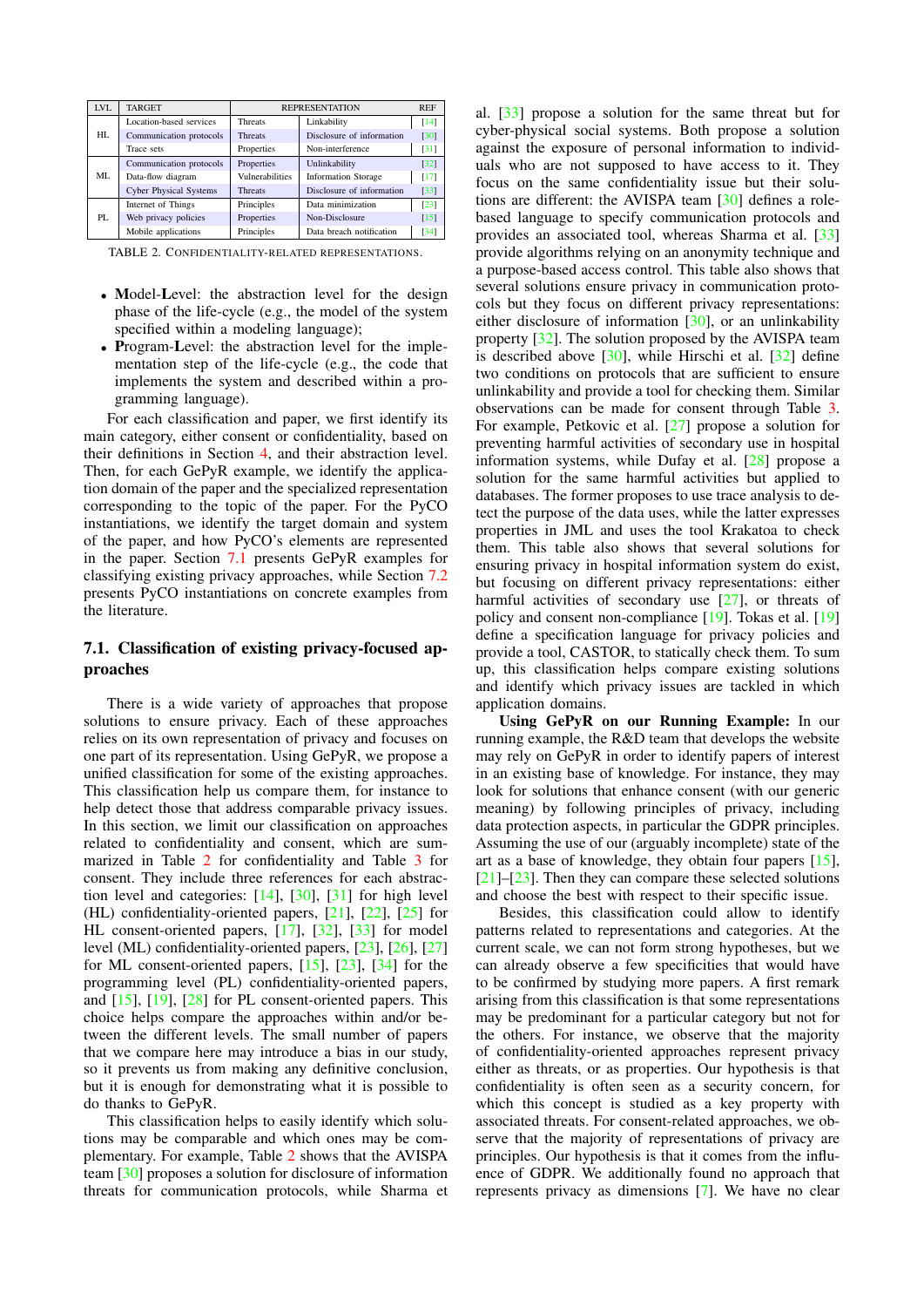| <b>LVL</b> | <b>TARGET</b>               | <b>REPRESENTATION</b>     |                                          | <b>REF</b> |
|------------|-----------------------------|---------------------------|------------------------------------------|------------|
|            | Mobile App                  | Goals                     | Choice/Consent                           | [25]       |
| HL.        | Home automation             | Principles                | Purpose limitation                       | $[21]$     |
|            | Web sites                   | Principles                | Lawfulness, fairness<br>and transparency | [22]       |
| ML         | Hospital Information System | Harmful Activities        | Secondary use                            | [27]       |
|            | Diagnostic process          | <b>Threats</b>            | Policy and consent<br>non-compliance     | [26]       |
|            | Smart device (IOT)          | Principles                | Lawfulness, fairness<br>and transparency | [23]       |
| PL         | Hospital Information System | <b>Threats</b>            | Policy and consent<br>non-compliance     | [19]       |
|            | Web sites                   | Principles                | Purpose limitation                       | $[15]$     |
|            | Database                    | <b>Harmful Activities</b> | Secondary use                            | $[28]$     |

<span id="page-6-2"></span>TABLE 3. CONSENT-RELATED REPRESENTATIONS.

| <b>LVL</b> | <b>DOMAIN</b>            | <b>SYSTEM</b>              | <b>PROCESSES</b>   | <b>PURPOSES</b>       | PRIVATE.<br><b>DATA</b> | STORAGE<br><b>PERIODS</b> | <b>REF</b> |
|------------|--------------------------|----------------------------|--------------------|-----------------------|-------------------------|---------------------------|------------|
|            | Public<br>Transport      | Mobile App                 | DNL <sup>*</sup>   | Keywords              | $DNL^*$                 | Ø                         | $[25]$     |
| HL         | Home<br>Automation       | Vocal<br><b>Assistants</b> | $DNL^*$            | $DNL^*$               | $DNL^*$                 | $\emptyset$               | [21]       |
|            | Web<br><b>Services</b>   | Web Sites                  | $DNL^*$            | $DNL*$                | $DNL^*$                 | Ø                         | [22]       |
| ML         | Medical                  | IT                         | BPM**              | Keywords              | Keywords                | $\emptyset$               | $[27]$     |
|            | Medical                  | Diagnostic                 | Markov<br>Decision | Decision              | Keywords                | $\emptyset$               | $[26]$     |
|            |                          | Process                    | Process            | function              |                         |                           |            |
|            | Smart<br><b>Building</b> | Smart<br>device<br>(IOT)   | <b>BPM**</b>       | Keywords              | Keywords                | $\emptyset$               | $[23]$     |
| PL         | Medical                  | IT                         | Functions          | Keywords              | Keywords                | $\emptyset$               | [19]       |
|            | Web<br>services          | Web sites                  | Functions          | $DNL*$ or<br>Keywords | "Object"                | Keywords                  | $[15]$     |
|            | Human<br>resources       | Database                   | Functions          | Keywords              | "Objects"               | $\emptyset$               | [28]       |

\* Descriptions in Natural Langua \*\* Business Process Models

<span id="page-6-3"></span>TABLE 4. PYCO INSTANTIATION ON CONCRETE EXAMPLES.

hypothesis for this observation. It might come from the non-exhaustiveness of our study, or because it would be of a different nature than the other existing representations. We postpone to future works further investigations about the three hypotheses that are raised by our classification.

#### <span id="page-6-1"></span>7.2. Instantiation of PyCO on examples

This section demonstrates how our ontology PyCO can be instantiated on existing solutions that verify consent properties. Indeed, Table [4](#page-6-3) shows how some PyCO elements can be instantiated on concrete use cases on which these solutions have been applied. More precisely, it includes the most significant elements for comparing different context representations in these approaches:

- the abstraction level:
- the application domain;
- the type of system;
- the key modeled elements: processes, purposes, personal data and storage period.

It does not include other elements such as users, data subjects, data controllers, data processors, and supervisory authorities because they are not a differentiating factor: when they are considered, they are modeled in the same way (for instance, always as a person or always as a company), regardless of the application domain or the abstraction level. Additionally, it does not include the notice and the data subject consent, since the only differences actually come from other elements already shown in Table [4.](#page-6-3)

To illustrate how PyCO can be instantiated on various examples, we have chosen three references for each abstraction level:  $[21]$ ,  $[22]$ ,  $[25]$  for the high level (HL), [\[23\]](#page-8-14), [\[26\]](#page-8-25), [\[27\]](#page-8-26) for the model level (ML), and  $[15]$ ,  $[19]$ ,

 $[28]$  for the programming level  $(PL)$ . This choice makes it easier to identify the differences and similarities within and/or between the different levels.

Some of these approaches, such as  $[15]$ ,  $[22]$  for web services, have the same application domain, even if they study it at different levels of abstraction. In this case, it is particularly interesting to identify how the important elements to verify privacy-related properties are modeled in these approaches and to compare them. For example, in the approaches for web services, the processes may be described either in natural language [\[22\]](#page-8-3), or by functions of some programming language [\[15\]](#page-8-13).

Furthermore, thanks to our context modeling, we can notice similarities within the same level of abstraction. For example, at PL, processes are always represented as functions in all the considered examples. Such an observation may be used in several ways. First, this can help compare examples from the literature. Second, it can help identify formalisms already used at different levels, in order to propose a new solution compatible and/or comparable with existing works. In contrast, it could also be used to identify that some research directions have not yet been investigated (or, more precisely, have not yet produced any published results).

Table [4](#page-6-3) also makes it possible to identify elements that have rarely been considered in existing works. For example, from our state of the art, the supervisory authority is only considered in the context of the CNIL judgment against Google [\[22\]](#page-8-3). In the same way, only Hayati and Abadi [\[15\]](#page-8-13) consider the storage periods in their privacyrelated property verification solution.

#### <span id="page-6-0"></span>7.3. Use of our Contributions on the Running Example

This section illustrates a possible methodology for using our contributions on the running example presented in Section [2.](#page-1-0) As a reminder, consider an R&D engineer team in a French organization that wants to develop a new website which relies on some user personal data for two purposes: website administration on one hand and marketing on another hand. Among others, the website uses the users's e-mail addresses to inform them when their subscription expires, but also to send them targeted advertising. Since it is used in Europe, the system need to be GDPR compliant. For that purpose, during the lifecycle of the system, the team apply the methodology of Figure [2,](#page-6-4) based on our contributions GePyR and PyCO. We only present here the global scheme of the methodology. How to concretely use GePyR and PyCO on the presented system is illustrated later in the paper.



<span id="page-6-4"></span>Figure 2. One Possible Methodology for Using GePyR and PyCO.

If we assume a spiral model [\[5\]](#page-8-29) for implementing the system, GePyR and PyCO are used for helping designing and implementing the website during the first iteration, and also used for verifying the system in the following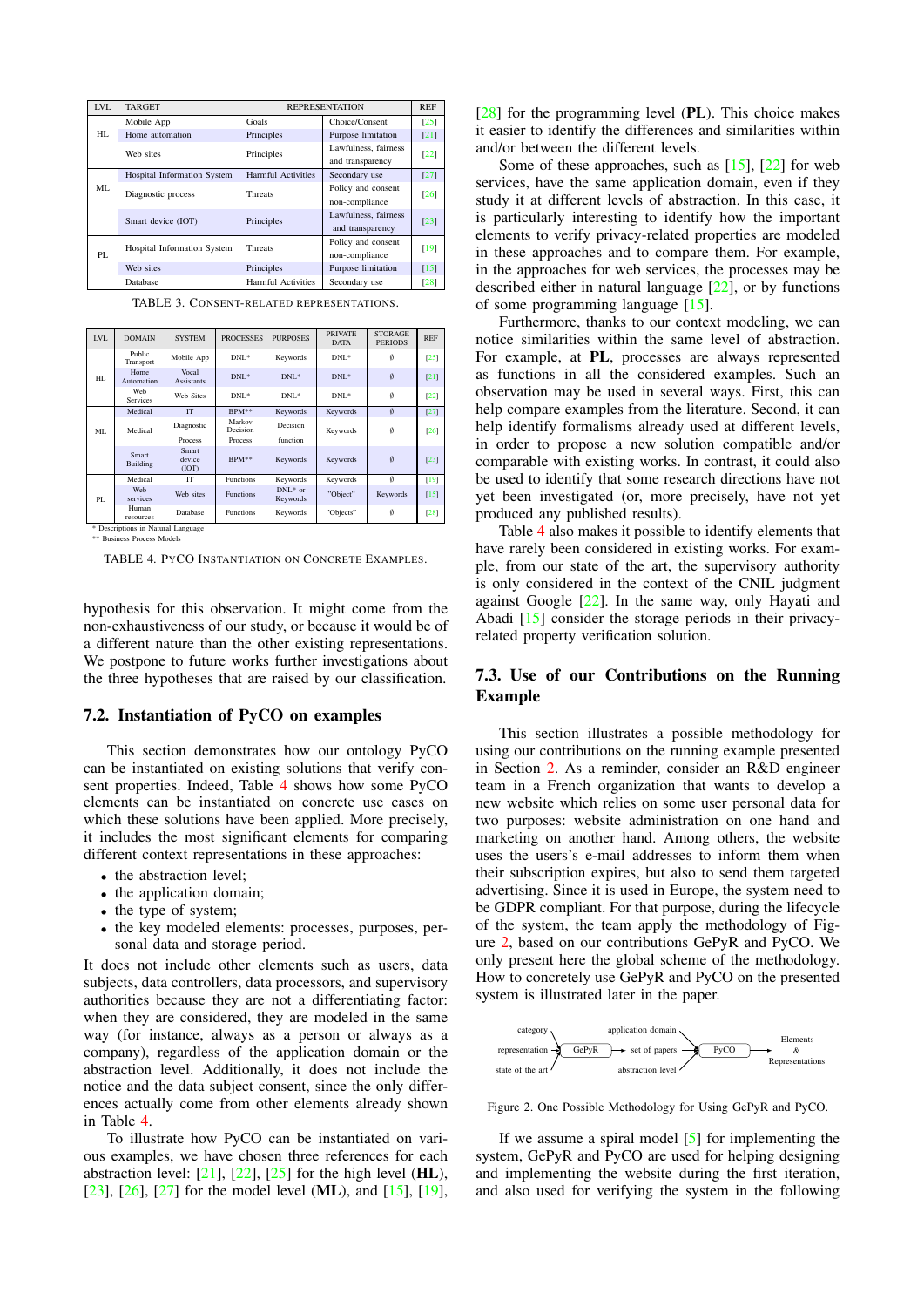iterations. More precisely, the team first uses GePyR, our classification scheme detailed in Section [4,](#page-1-2) to identify existing solutions to their privacy concerns. To this end, they first choose a category on which they focus, e.g. the Consent category, and the representation matching their point of view: since the website is deployed in Europe, the team must follow GDPR data protection principles rules [\[2\]](#page-8-0) (which will impact the level of privacy offered by the service). From these inputs, and thanks to GePyR, a set of articles proposing solutions to the corresponding issues can be identified in the state of the art. The team can then select a few papers based on their abstraction level and/or their targeted application domain, and use PyCO, our ontology detailed in Section [6](#page-3-0) to identify which privacy elements are useful, how to represent them, and which relations between them should be implemented. During future iterations, PyCOhelps check whether the system indeed implements these elements and their expected relations during the validation and verification steps.

To sum up, even if our state of the art is not exhaustive, it looks like the classification allowed by our modeling helps unify representations of privacy proposed in existing approaches but applied in different contexts. This way, it could be possible to identify similarities, but also differences. It seems also possible to detect less studied elements, as well as combinations of categories that have not been published. It should be validated by extending our study to additional references.

# <span id="page-7-0"></span>8. Related Work

Several ontologies have been proposed for dealing with privacy. Gharib et al. [\[35\]](#page-8-30) provide an implemented ontology for privacy requirements from laws based on a systematic literature review. It aims at providing a set of concepts to analyze privacy requirements in their social and organizational context.

Pandit et al. [\[36\]](#page-8-31) define an ontological design pattern that describes personal data in privacy policies to build a common representation for activities using information contained in privacy policies, in particular for sharing this information.

Additionally, Loukil [\[37\]](#page-8-32) proposes a privacy-based approach for ensuring privacy in IoT according to laws and regulations. In this approach, an ontology is defined to describe the IoT environment and privacy requirements.

Besides, Oltramari et al. [\[38\]](#page-8-33) define a semantic framework for analysis of privacy policies. They aim at improving the understanding of privacy policies for data subjects and supporting research analyses of them. They implement a tool based on this semantic framework. Even if they do not define an ontology for modelling all privacy concepts, they rely on concepts linked to privacy and to our ontology.

Three of these ontologies [\[35\]](#page-8-30), [\[37\]](#page-8-32), [\[38\]](#page-8-33) do not follow the same methodology as us. They start from the requirements, or from the privacy policies to deduce an ontology, because their goals are different from ours. We also notice that, although one of them [\[37\]](#page-8-32) is specialized for IoT, the others are generic, like ours.

Pandit et al.'s ontology [\[36\]](#page-8-31) is closest to ours, since it follows a similar methodology: starting from the system and from existing solutions from the literature in order

to establish the ontology. We share the same goal and both ontologies have many common elements. However, there are several differences. First, their approach does not distinguish between processes and purposes. Therefore, it is for instance not adapted when studying the sentence of Google by CNIL [\[22\]](#page-8-3), since the CNIL ruled that the lack of transparency of Google was due to asking consent for each service (i.e. processes), and not for specific purposes: distinguishing processes and purposes in that case is necessary for establishing that the consent was not "specific" and "unambiguous". Another difference is that they predefine some process types, while we do not. However, we believe that, thanks to its generic side, our ontology can represent these specific processes. Last, Pandit et al. focus on what is needed for privacy policies, while we consider a broader context, including for example the various actors involved in privacy. Some approches propose surveys on existing legal ontologies. Kurteva et al. propose a survey of ontologies focusing on consent as defined in GDPR [\[39\]](#page-8-34). They provide a detailed overview presenting the consent specificities and they legals aspects. Along this overview, they define "best practices" for ensuring compliance on consent. Leone et al. provide a structured comparative analysis for recent legal ontologies [\[40\]](#page-8-35). They compare in detail these ontologies on specific criteria like used languages or adopted norm models. However, both only rely on legal aspect. In particular, none of them highlights common elements of privacy represented in these ontologies. On our side, we propose a more generic representation of privacy, even if it is less detailed and less specific. It allows us to highlight key privacy elements, and their relationships, relying of various sources such as GDPR and existing taxonomies [\[7\]](#page-8-6)–[\[9\]](#page-8-7), as explained in Section [3.](#page-1-1)

## <span id="page-7-1"></span>9. Conclusion and Future Work

This paper proposes the new privacy representation GePyR, a generic and specializable classification scheme relying on privacy categories. It is generic enough to take into account various contexts and different levels of abstraction, and it can be adapted to the possible evolution of existing representations. Specializing GePyR for the existing representations demonstrates that it subsumes them. It also allows to compare existing solutions enhancing privacy protection. We illustrated on concrete examples how it can be specialized.

However, this classification scheme does not introduce several key privacy elements. Therefore, we also propose PyCO, an ontology for privacy that describes them and their relationships, with a focus on consent. PyCO helps to compare existing approaches related to privacy, in particular the differences in their representations of privacy elements.

Future work includes extending our state of the art to a larger set of papers that would further demonstrate the usefulness of GePyR and PyCO. We have also planned various steps arising from these contributions to help verify compliance with privacy categories. From our model, we plan to identify a set of properties related to our category of consent that would be relevant for privacy. Our model will also allow us to identify the different key elements to take into account for verifying these